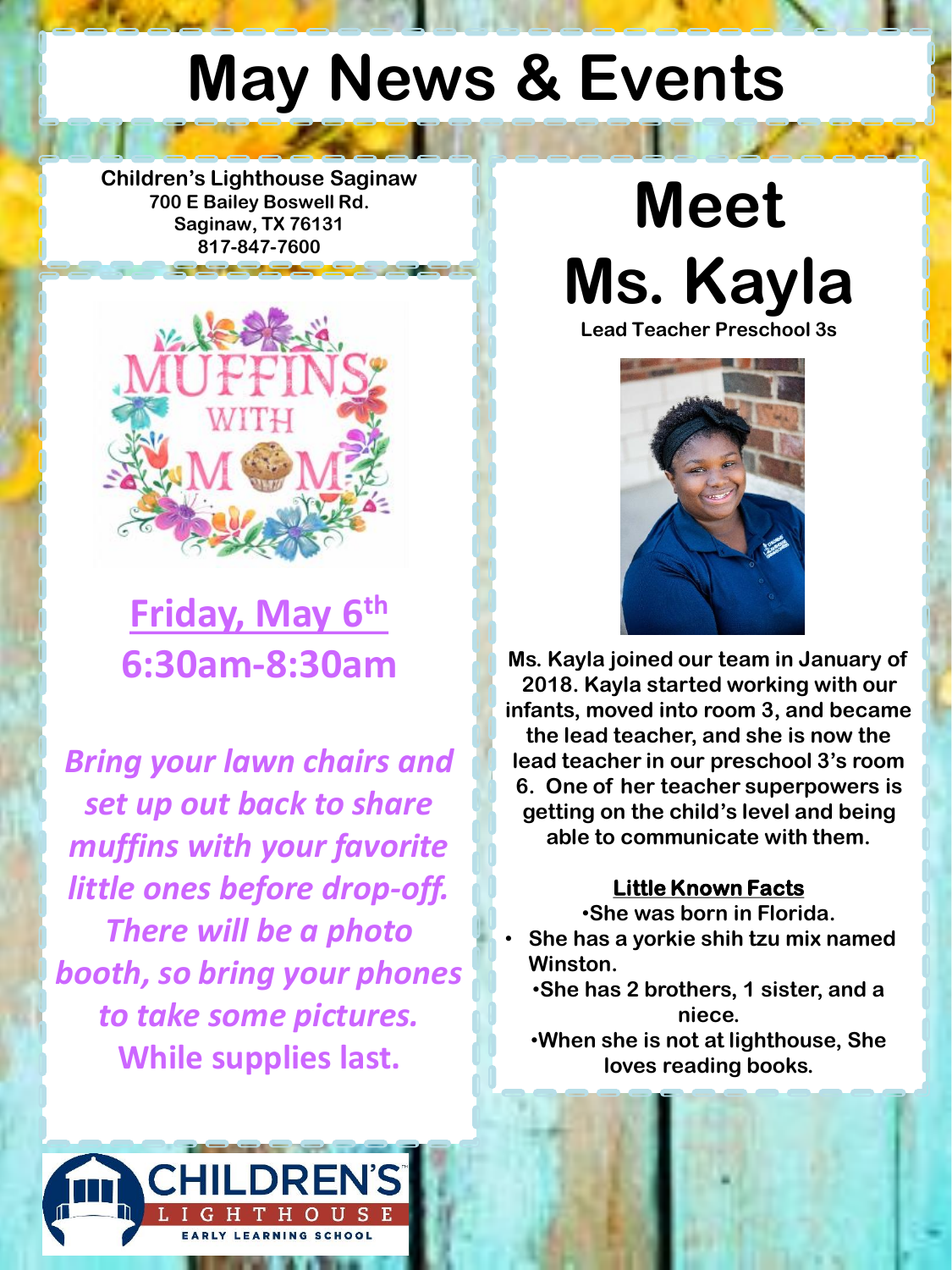## **May News & Events**

**If you child will not be here with us for the summer, please remember to fill out your notice of withdrawal by May 13th .**

### **Mandatory School Age Summer Camp Paperwork**

**Tuesday, May 31st (must be completed on-campus) You will complete your child's field trip permission slips and your school-age child must sign off on our summer safety form as well.**





**End of Year Parties**  Thursday, May 26<sup>th</sup>

**Party Sign-Up Genius Link https://www.signupg enius.com/go/60B094 AADAE2EA1FC1 endofyear1** Please remember all items must be store bought and must be peanut-free.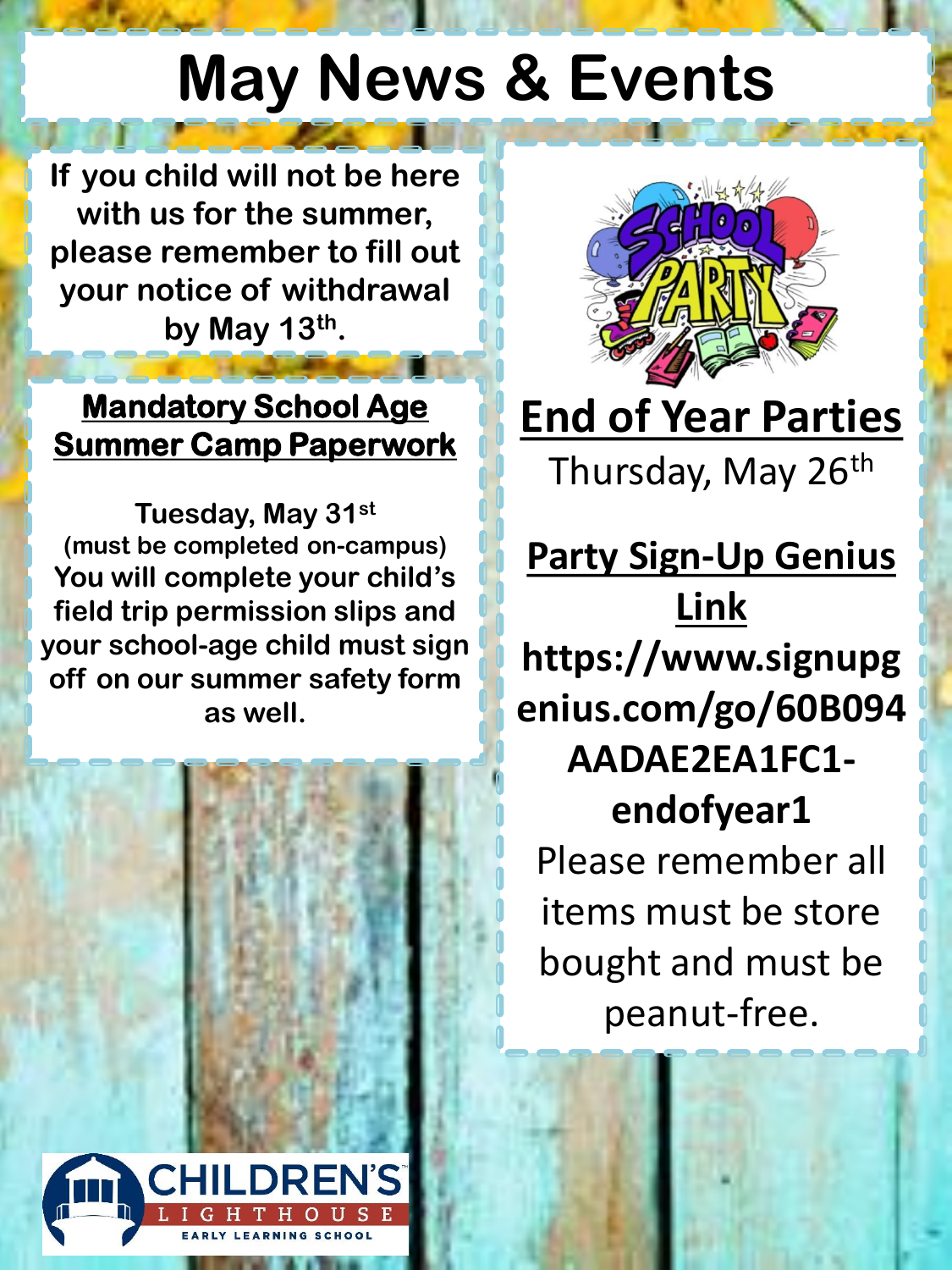# **May News & Events**

## *Teacher Appreciation Week May 2nd -May 6th*

**Monday-Fill The Buckets Tuesday-Gift Cards Wednesday-Gift From the Milling Family Thursday- Lunch provided from the Milling Family Friday-End of Year Gifts from Student and Parents**

*Parent Appreciation Week May 9th - May 13th*

**Monday-Breakfast-To-Go Tuesday-All That and a Bag of Chips Wednesday-Cards for Parents Thursday- Thank you for Being Extra (Gum) Friday-Dessert Before Dinner**

# **Happy Birthday**

**Zane T. 2nd Charlotte W. 4th Gavin B. 5th Anakin R. 8th Brooklyn G. 14th Layla Jean R. 16th Jace C. 16th Nolan . 18th Alister L. 21st Knoxian A. 23rd Madeline M. 25th Adeline Z. 29th MaKayla W. 30th**

## **Staff Birthdays**

**Autumn D. 10th Lizbeth R. 13th Savanna L. 14th Kayla S. 18th Sandy P. 27th**

**Staff Anniversaries Crystal H. 1 year**

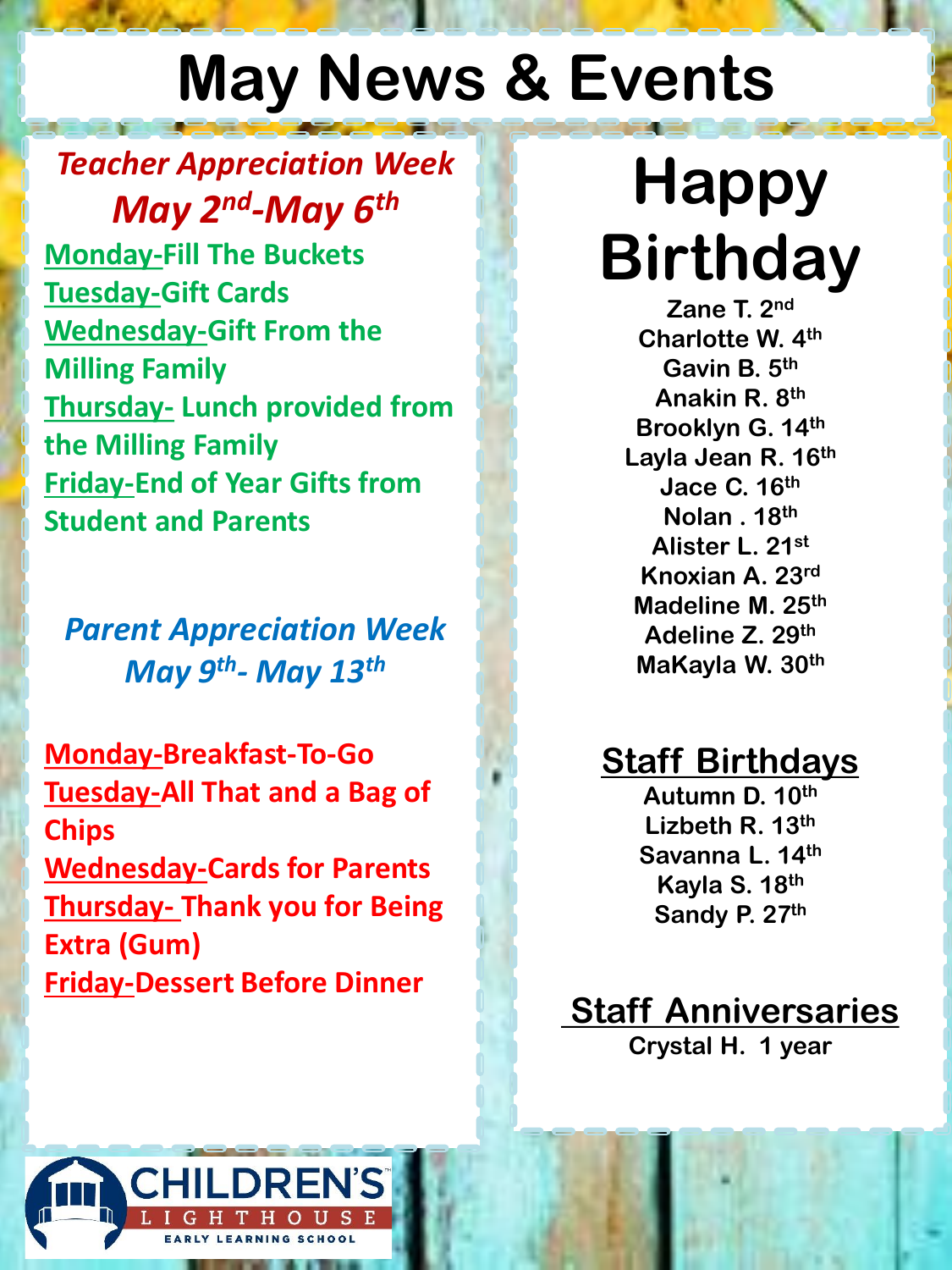# **Dates To Remember**

| <b>May 2-6</b> | <b>Teacher Appreciation Week</b>                             |
|----------------|--------------------------------------------------------------|
| May 6          | Muffins w/ Mom 6:30a-8:30a out back bring your lawn          |
|                | chairs                                                       |
| May 9-13       | <b>Parent Appreciation Week</b>                              |
| <b>May 13</b>  | Withdrawal slips must be turned in, if your child will not   |
|                | be with us for summer.                                       |
| <b>May 14</b>  | Pre-K room 8 Graduation @ 9:00am                             |
|                | (for those participating)                                    |
| <b>May 14</b>  | APK room 9 Graduation @10:00am                               |
| <b>May 26</b>  | End of Year Class Parties (Parents Welcome)                  |
| <b>May 27</b>  | <b>EMSISD Early Release for School-Agers</b>                 |
| <b>May 30</b>  | <b>Closed for Memorial Day</b>                               |
| <b>May 31</b>  | <b>School-Age Permission Slips must be filled out before</b> |
|                | your child will be able to go on field trips this summer     |

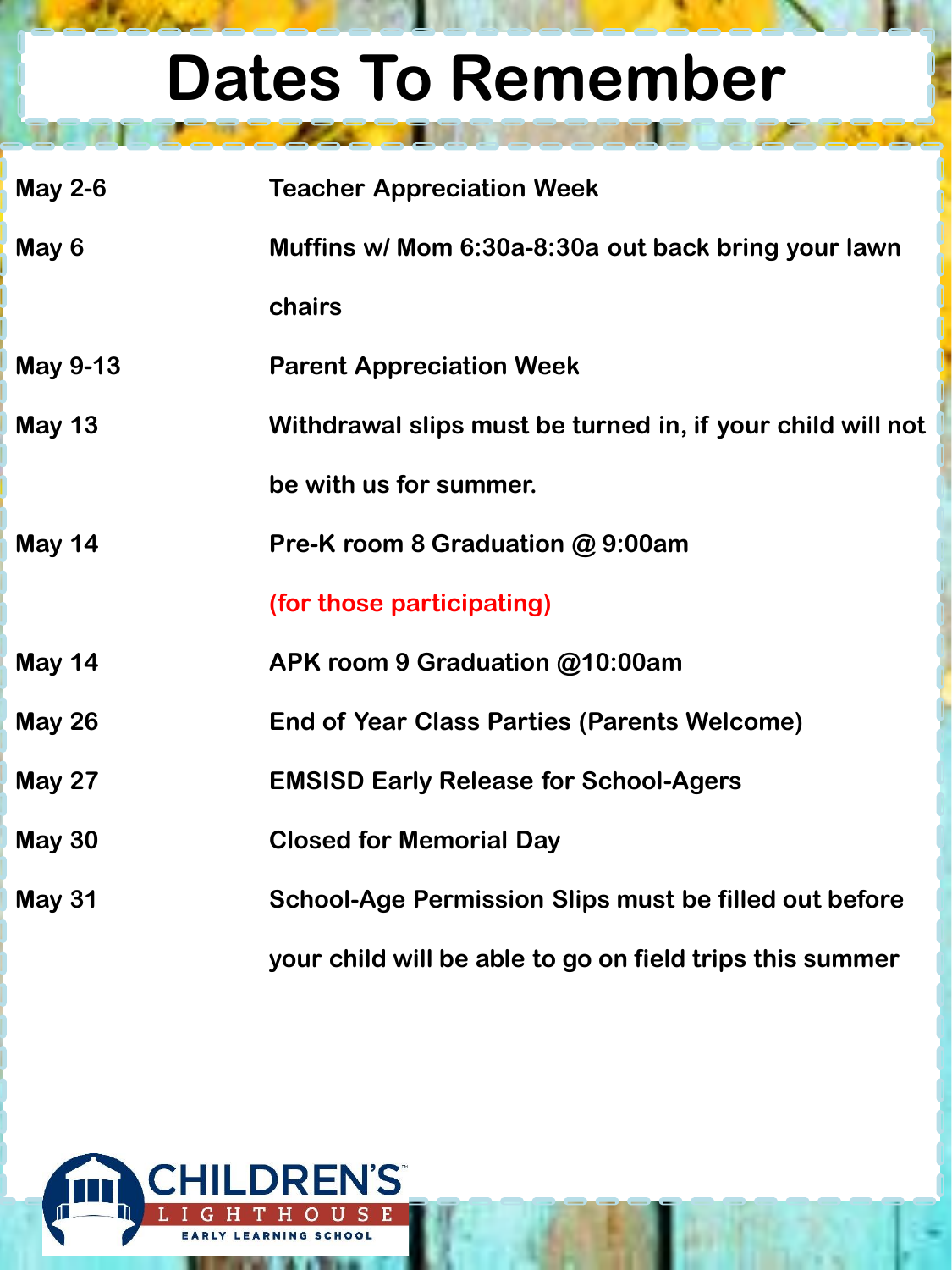# **Curriculum Zone**



**Infant I, II & III Theme Me Song Are you Sleeping? Sign Bib Rhyme/ Finger-plays Eye Winker, Tom Tinker Shape Triangle Color Pink**

#### **Toddler**

**Theme Me and My Body Song Here they Are Sign Bib Rhyme/ Finger-plays Thumb in-the-box Shape Triangle Color Pink/Rosa**







**Dobber Painting** 

#### **Room 4-Mrs. Jamie, Mrs. Amy & Ms. Zorina**

**Preschool 3's**

#### **C.A.R.E.S. Theme**

**Plants, Flowers, Fish & Ocean Animals**

#### **Character Value**

**Kindness**

#### **Alphabet Letters**

**Review All**

#### **Sign/Spanish**

**Flower, Seeds, Fish, Octopus**





**Room 6 Ms. Kayla & Mrs. Keisha Room 7-Mrs. Megan, Mrs. Jaycee, & Ms. Giselle**

**Room 1-Mrs. Tahnee & Ms. Valerie Room 2-Mrs. Crystal & Ms. Sarai Room 3- Ms. Autumn, Mrs. Ketty & Ms. Irene**

#### **Preschool 2's**

#### **C.A.R.E.S. Theme**

**Plants, Flowers, Fish & Ocean Animals**

#### **Character Value**

**Kindness**

#### **Alphabet Letters**

**ABC review**

#### **Sign/Spanish**

**Seeds, Flower, Fish, Octopus**





**Room 5- Ms. Fatima, Mrs. Nakiah & Ms. Nita**